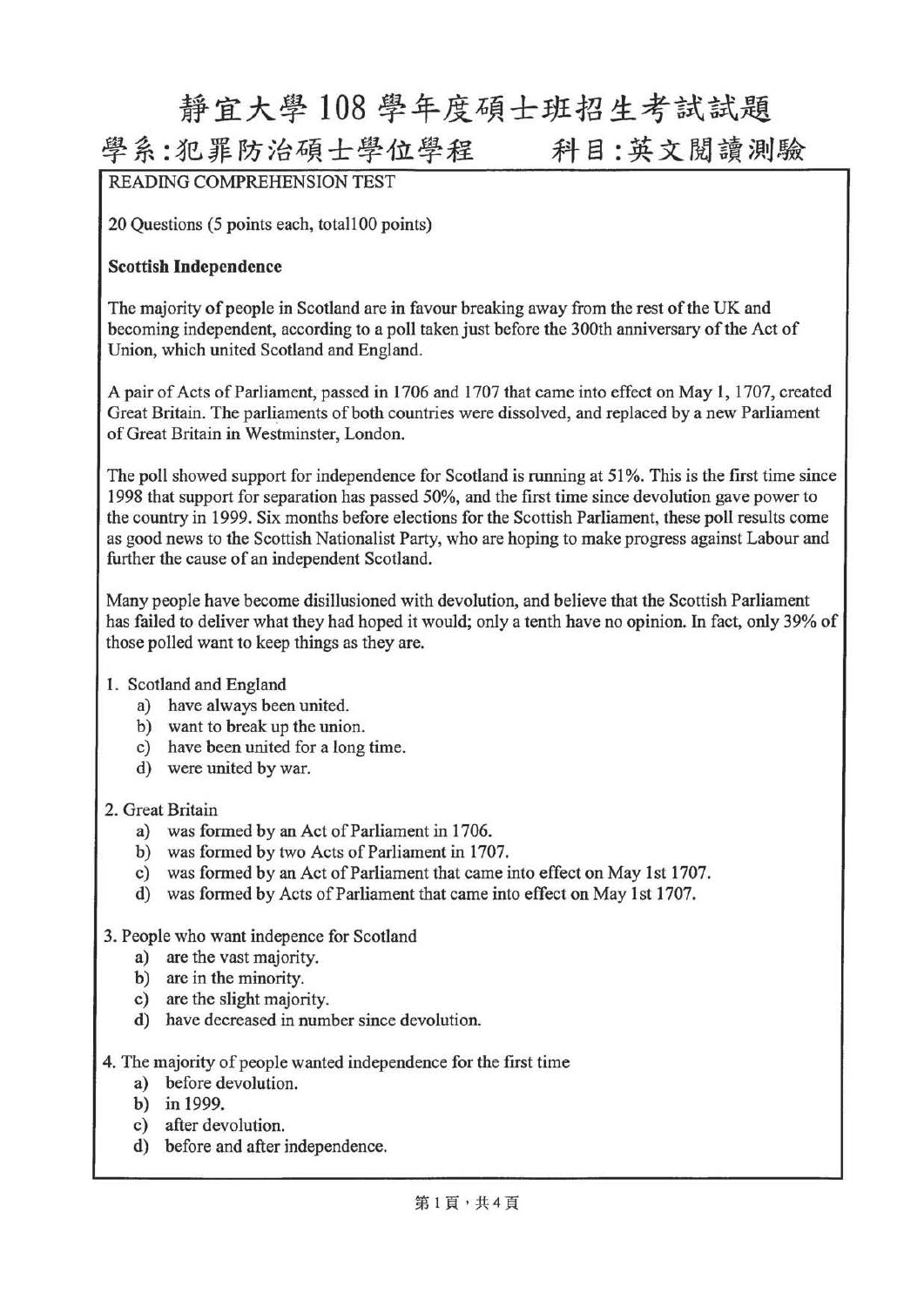### 靜宜大學 <sup>108</sup> 學年度碩士班招生考試試題

學系:犯罪防治碩士學位學程 科目:英文閱讀測驗

- 5. The results of the poll are good news
	- a) for Labour.
		- b) for both parties.
		- c) for the Scottish Nationalist Party.
		- d) for devolution.

#### 6. Most people's opinions of devolution

- a) have gone up.
- b) have gone down.
- c) are the same.
- make progress against Labour.

7 . The number of people who want to keep things as they are

- a) is greater than those that don't know.
- b) is smaller than those that don't know.
- c) is increasing.
- d) is the majority.

#### The Hardest Lnguage

People often ask which is the most difficult language to leam, and it is not easy to answer because there are many factors to take into consideration. Firstly, in a first language the differences are unimportant as people learn their mother tongue naturally, so the question of how hard a language is to leam is on1y relevant when learning a second language.

A native speaker of Spanish, for example, will fmd Portuguese much easier to learn than a native speaker of Chinese, for example, because Portuguese is very similar to Spanish, while Chinese is very different, so first language can affect learning a second language. The greater the differences between the second language and our first, the harder it will be for most people to 1earn. Many people answer that Chinese is the hardest language to learn, possibly influenced by the thought of learning the Chinese writing system, and the pronunciation of Chinese does appear to be very difficult for many foreign learners. However, for Japanese speakers, who already use Chinese characters in their own language, learning writing will be less difficult than for speakers of languages using the Roman alphabet.

Some people seem to learn languages readily, while others find it very difficult. Teachers and the circumstances in which the language is leamed a1so play an important role, as well as each leamer's motivation for learning. If people leam a language because they need to use it professionally, they often learn it faster than people studying a language that has no direct use in their day to day life.

Apparently, British diplomats and other embassy staff have found that the second hardest language is Japanese, which will probably come as no surprise to many, but the language that they have found to be the most problematic is Hungarian, which has 35 cases (forms of a nouns according to whether it is subject, object, genitive, etc). This does not mean that Hungarian is the hardest language to leam for everyone, but it causes British diplomatic personnel, who are generally used to learning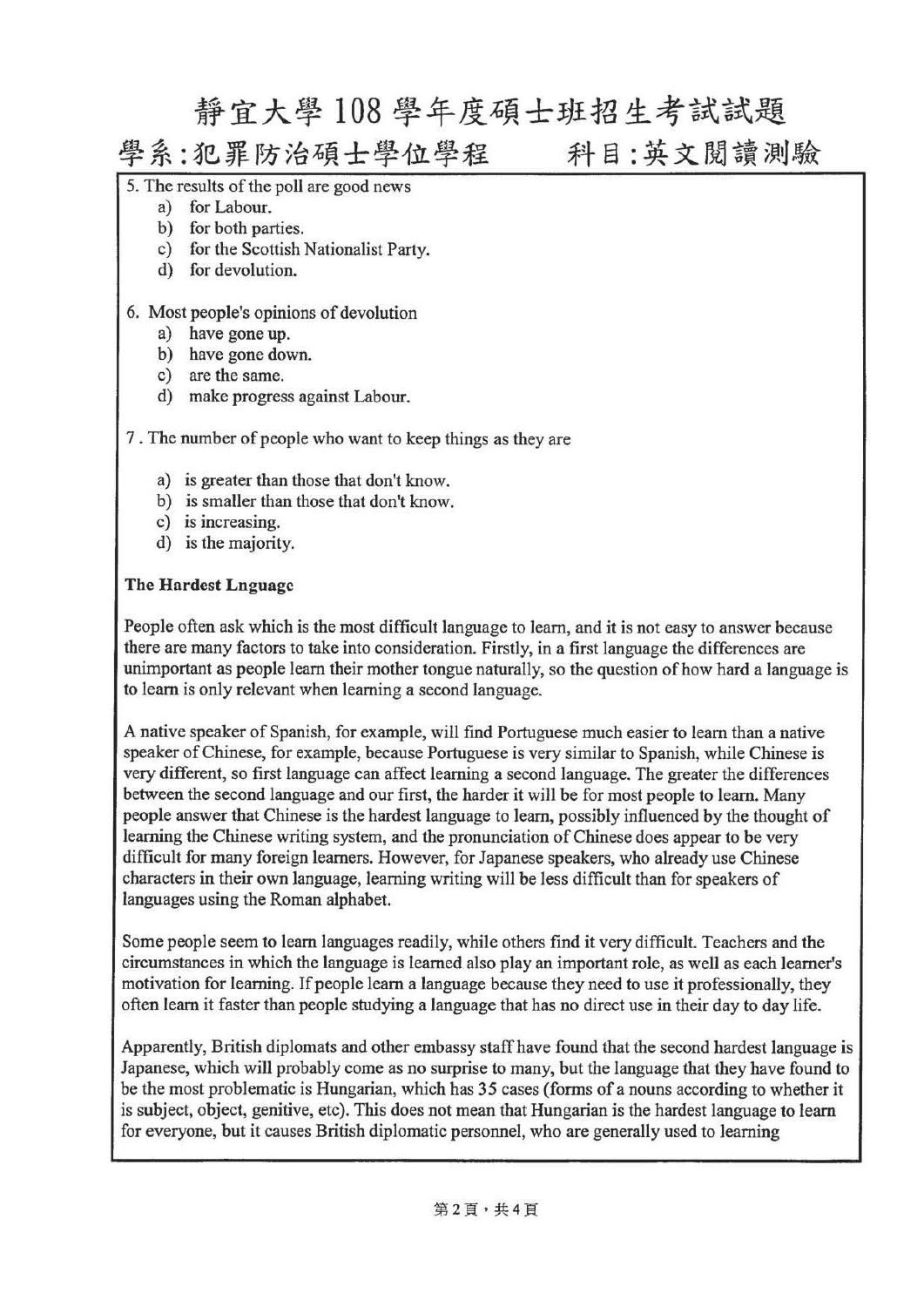# 靜宜大學 <sup>108</sup> 學年度碩士班招生考試試題 學系:犯罪防治碩士學位學程 科目:英文閱讀測驗

languages, the most difficulty. However, Tabassaran, a Caucasian language has 48 cases, so it might cause more difficulty if British diplomats had to learn it.

Different cultures and individuals from those cultures will find different languages more difficult. In the case of Hungarian for British learners, it is not a question of the writing system, which uses a similar alphabet, but the grammatical complexity, though native speakers of related languages may find it easier, while struggling with languages that the British find relatively easy.

No language is easy to learn well, though languages which are related to our first language are easier. Learning a completely different writing system is a huge challenge, but that does not necessarily make a language more difficult than another. In the end, it is impossible to say that there is one language that is the most difficult language in the world.

8. The question of how hard a language is to learn is relevant to both first and second language acquisition.

- a) True
- b) False
- 9. Portuguese is definitely easier than Chinese.
	- a) True
	- b) False

10. A Japanese speaker may well find the Chinese writing system easier than a speaker of a European language.

- a) True
- b) False

11. The Hungarian alphabet causes problems for British speakers.

- a) True
- b) False
- 12. Hungarian is the hardest language in the world.
	- a) True
	- b) False
- 13. Hungarian has as many cases as Tabassaran.
	- a) True
	- b) False
- 14. Many British diplomats leam Tabassaran.
	- a) True
	- b) False
- 15. The writer thinks that learning new writing systems is easy.
	- a) True
	- b) False